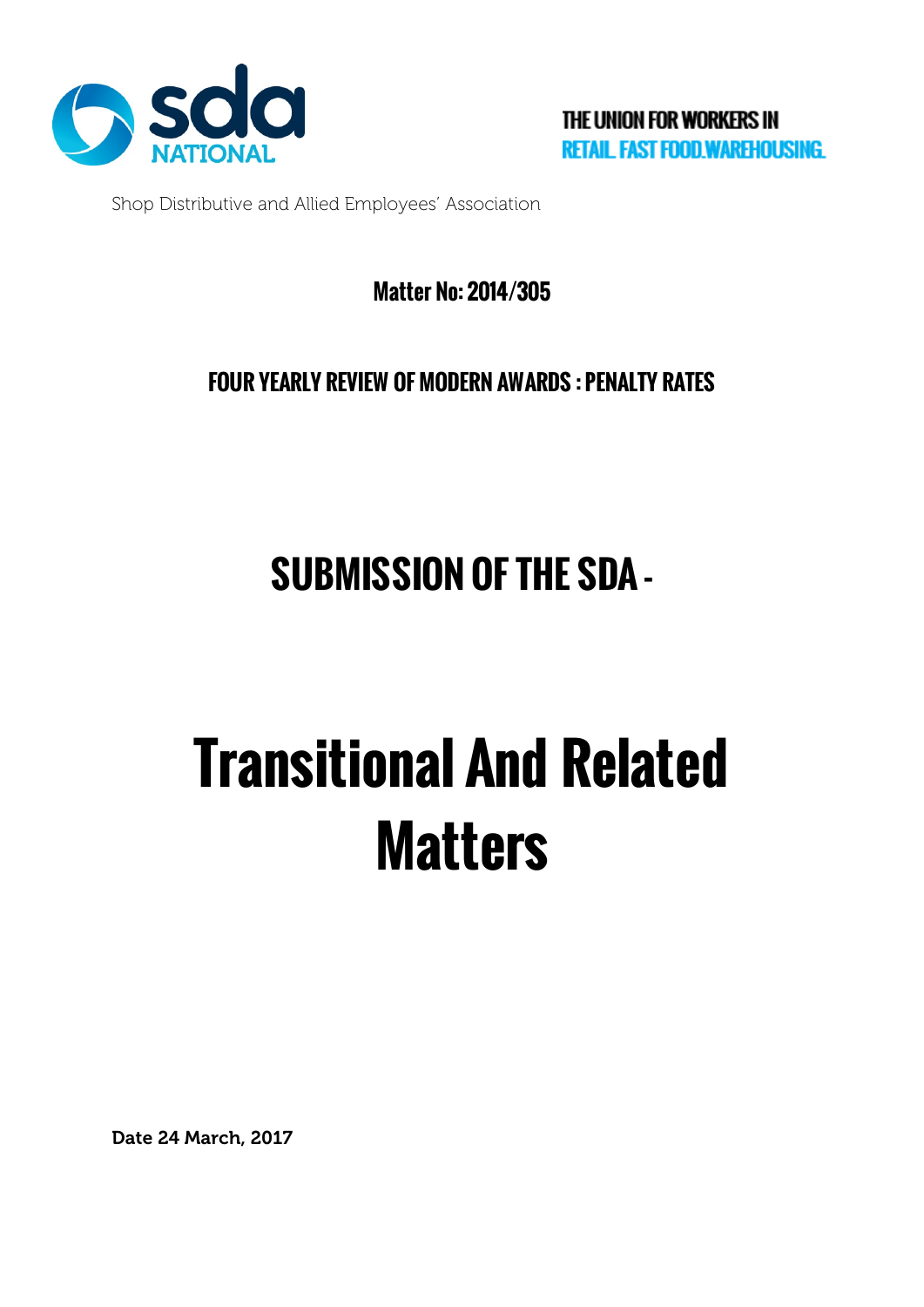#### **SDA Primary Position**

- 1. The Shop Distributive and Allied Employees' Association makes the following submission in respect of the Commission's decision *Four Yearly Review of Modern Awards – Penalty Rates*<sup>1</sup> (the **decision**).
- 2. In the decision, the Commission determined to reduce Sunday penalty rates prescribed by the Awards as follows:

#### **GRIA**

| Full-time and part-time employees: | 200 per cent $\rightarrow$ 150 per cent |
|------------------------------------|-----------------------------------------|
| Casual employees:                  | 200 per cent $\rightarrow$ 175 per cent |

#### **FFIA**

|  | (Level 1 employees only) |  |
|--|--------------------------|--|
|--|--------------------------|--|

| Full-time and part-time employees: | 150 per cent $\rightarrow$ 125 per cent |
|------------------------------------|-----------------------------------------|
| Casual employees:                  | 175 per cent $\rightarrow$ 150 per cent |

#### **PIA**

| $(7.00 \text{ am} - 9.00 \text{ pm} \text{ only})$ |                                         |
|----------------------------------------------------|-----------------------------------------|
| Full-time and part-time employees:                 | 200 per cent $\rightarrow$ 150 per cent |
| Casual employees:                                  | 225 per cent $\rightarrow$ 175 per cent |

3. The Commission adopted this course even though, in respect of the mandated consideration in s 134(1)(a) ("the relative living standards and the needs of the low paid"), it found that the proposed reduction in penalty rates is:<sup>2</sup>

> …likely to reduce the earnings of those employees, who are already low paid, and to have a negative effect on their relative living standards and on their capacity to meet their needs.

 $\frac{1}{2}$  [2017] FWCFB 1001

<sup>2</sup> [1657], [1827], [1357].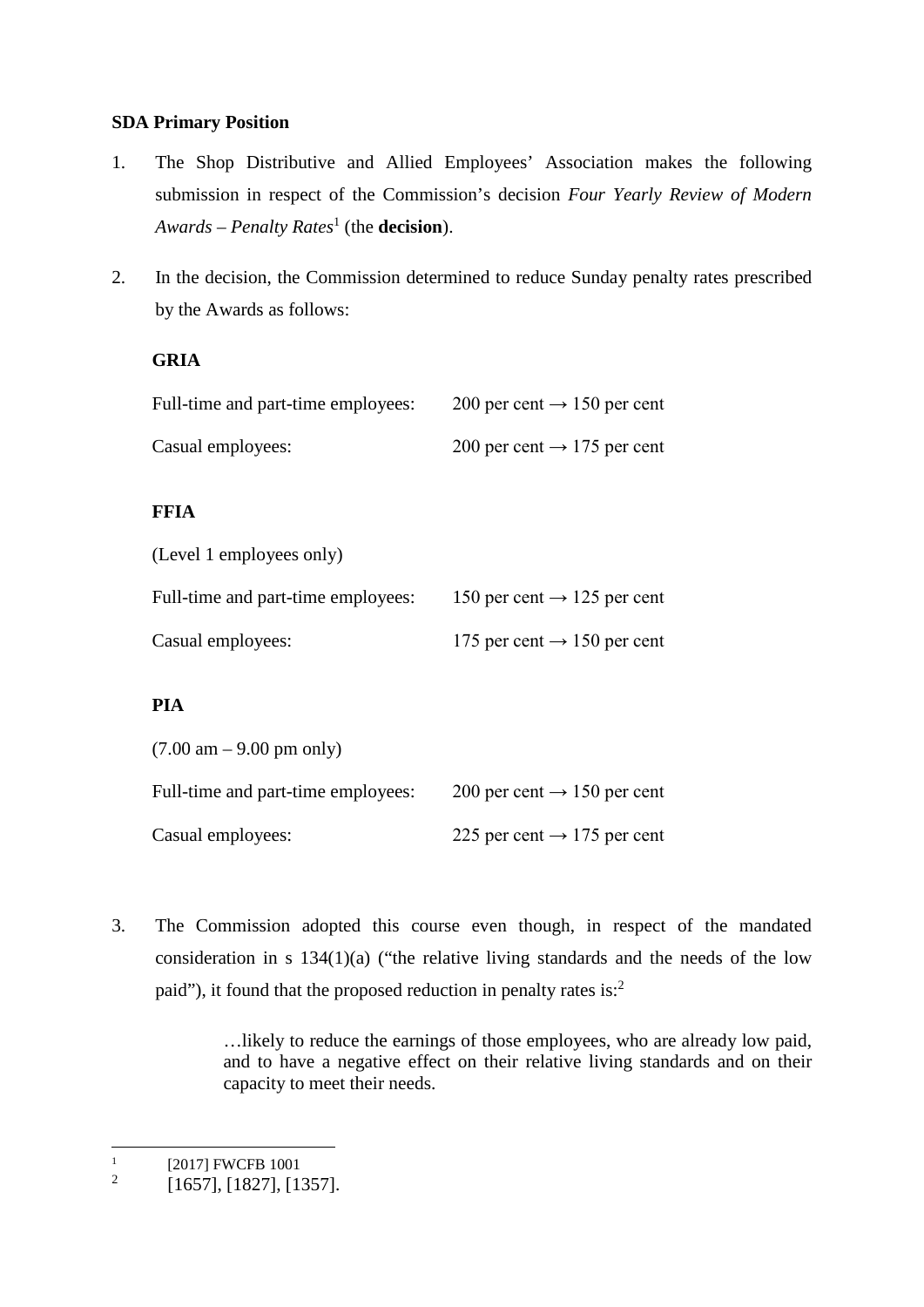4. The Commission then stated that:<sup>3</sup>

… The needs of the low paid are best addressed by the setting and adjustment of modern award minimum rates of pay (independent of penalty rates).

We are conscious of the adverse impact of a reduction in Sunday penalty rates on the earnings of retail workers who work on Sundays and this will be particularly relevant to our consideration of the transitional arrangements associated with any such reduction.

- 5. The SDA is of the view that in adopting this approach the Commission failed to properly direct itself to the requirements of s 134(1)(a) and misconceived its approach to the modern awards objective. It reserves its rights in that regard.
- 6. In deciding upon these reductions in Sunday penalty rates, the Commission concluded that "*appropriate transitional arrangements are necessary to mitigate the hardship caused to employees who work on Sundays*".<sup>4</sup> The Commission specifically identified the nature of this "*hardship*" as being that the reductions in penalty rates "*are likely to reduce the earnings of those employees and have a negative effect on their relative living standards and on their capacity to meet their needs*." <sup>5</sup>
- 7. Moreover, as recognised by the Commission, a substantial proportion of these employees are already low paid.<sup>6</sup> "*Many of these employees earn just enough to cover weekly living expenses, saving money is difficult and unexpected expenses produce considerable financial distress*."7
- 8. The legislative framework establishing the award safety net is not one which permits a cut to take home pay for low paid workers. No transition period can protect the take home pay of the low paid workforce covered by the Awards. As such, the decision should be set aside.

- $\frac{5}{6}$  [1998].
- $\frac{6}{7}$  [1998].
- [1999].

 $\frac{3}{4}$  [1660]-[1661], [1830]-[1831], [1360]-[1361].

 $\frac{4}{5}$  [2021].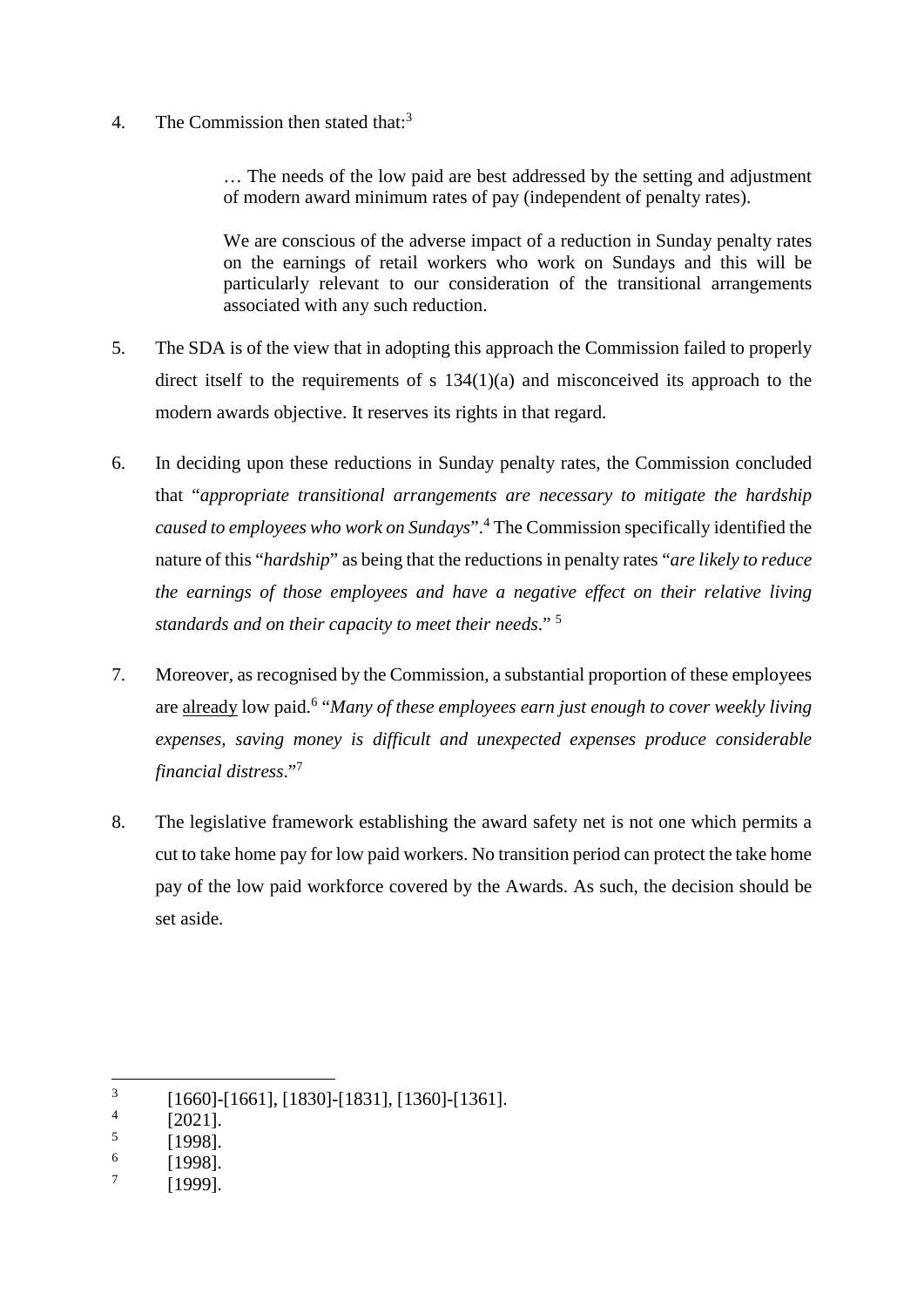#### **Alternative Position**

9. If the FWC does not adopt the SDA's primary position to set aside the decision, then the transitional arrangements set out below should be established.

#### **Transitional Arrangements – Sunday Penalty Rates**

- 10. The Commission should establish the transitional arrangements detailed below for the following reasons:
	- (a) As noted above, the Commission has found that consideration of the needs of the low paid is "*particularly relevant*" in determining appropriate transitional arrangements for the reductions in Sunday penalty rates. This reflects the large quantum of the reductions, particularly in the case of employees under the GRIA and the PIA, and the acknowledged adverse effects of those reductions on employees employed under the Awards. A period of 5 years is necessary to give employees some opportunity to make whatever arrangements they can to mitigate the adverse effects of the reductions in penalty rates.
	- (b) Given that the quantum of the penalty rates cuts under the Awards, it is also appropriate that the commencement of the phased reduction in respect of the Awards be deferred until 1 July 2019. This will also allow adequate opportunity for the SDA and any other interested parties to prepare an application for increases in modern award minimum rates of pay, given that the Commission has identified that that is the best means of addressing the needs of the low paid and which it has found will be adversely affected by the decision. In light of the Commissions' findings about the adverse effects of the penalty rate cuts on the needs of the low paid, it would be unfair and unjust if those reductions were to commence before the SDA and other interested parties have had an opportunity to seek increases in modern award minimum wages.
	- (c) With the making of modern awards in 2010, the Commission established a 5 year transitional period for employers to phase in increases in award minima, which relevantly included penalty rates for employers in a number of States. In the case of the GRIA, this had the consequence that, for example, NSW retailers had a 5 year transition period to transition from Sunday penalty rates of 150% to 200%.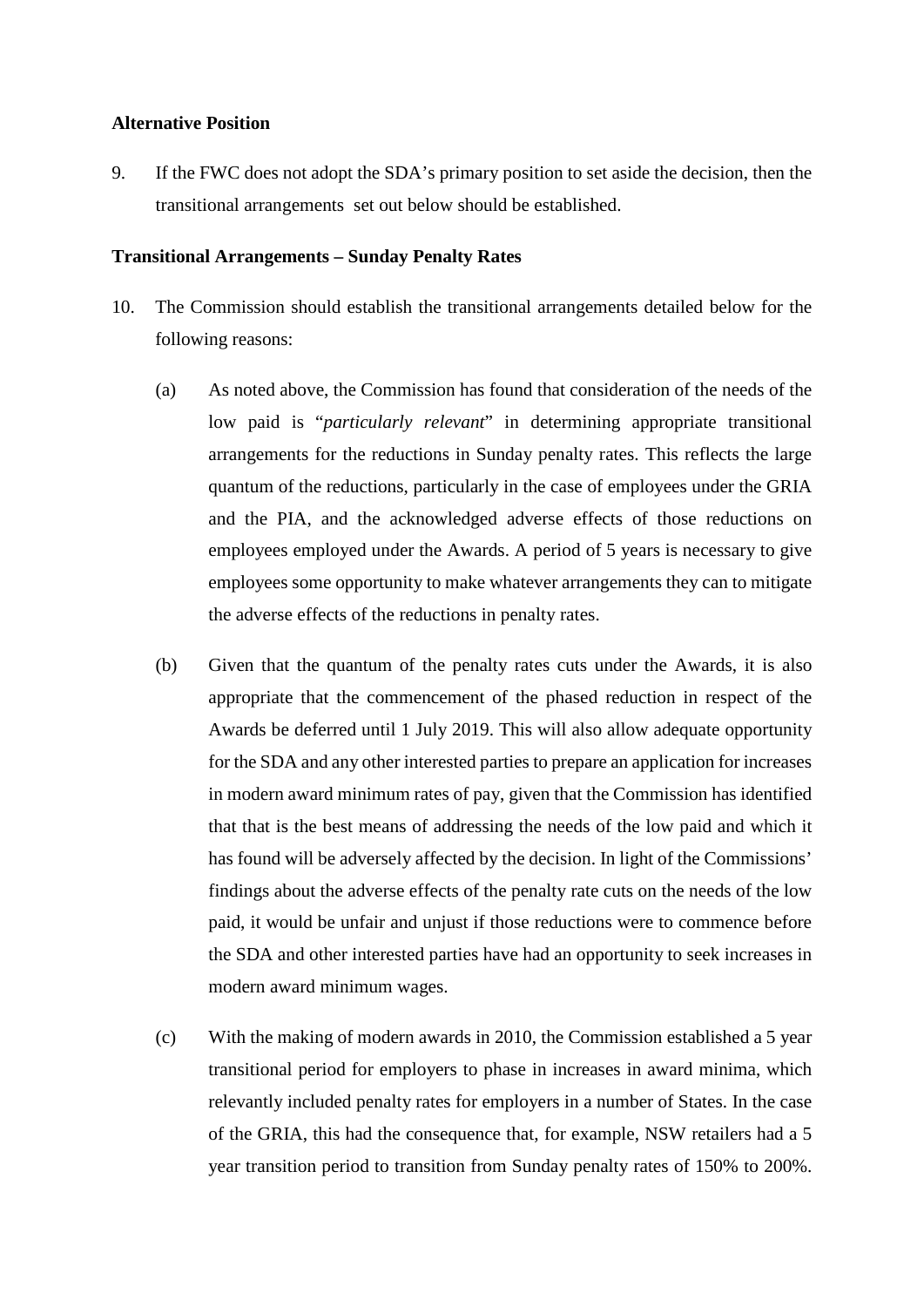Fairness and equal treatment of employees and employers demands that the same transitional period be afforded to employees will who suffer an equivalent reduction in penalty rates. In that regard, it is to be noted that the reductions in penalty rates affect *all* award covered retail employees, whereas only some employers (being those in NSW, SA and sections in Qld ) were subjected to increases in penalty rates and yet had the benefit of a 5 year transition period plus were also given an additonal 18 months notice of the impending increase.

- (d) It appears to the SDA that, for the reason outlined in the submissions of United Voice, "take home pay orders" are not available to ameliorate the impact of the proposed cuts in penalty rates. Further, the need for such orders to be made on an individual-by-individual basis means that, because the decision will affect hundreds of thousands of workers, even if there was capacity to make such orders, they would not be a practical way to ameliorate the harsh effect of the reductions in penalty rates. The unavailability and practical limitations of take home pay orders means is a further reason why the Commission should establish the transitional arrangements set out above.
- 11. Although both existing and future employees employed under the Awards will be adversely affected by the reductions in Sunday penalty rates, the nature of those adverse effects is qualitatively different.
- 12. In particular, in the face of the reductions in Sunday penalty rates, existing employees will suffer the *additional detriment* of having an established entitlement in respect of Sunday work unilaterally cut. These employees will have entered into or continued in employment on the basis that Sunday work would be compensated at the existing penalty rates and, to the extent that they work on Sundays, they must be taken to have agreed to do so on those existing penalty rates. Having entered into those employment arrangements and/or hours of work, employees will inevitably have made corresponding decisions in respect of their financial arrangements relating to matters such as their anticipated income and expenditure, financial commitments, savings and other significant personal and family commitments such as housing, educations and childcare. Future employees are, by definition, not subjected to these specific forms of disruption and detriment occasioned by the reductions in Sunday penalty rates.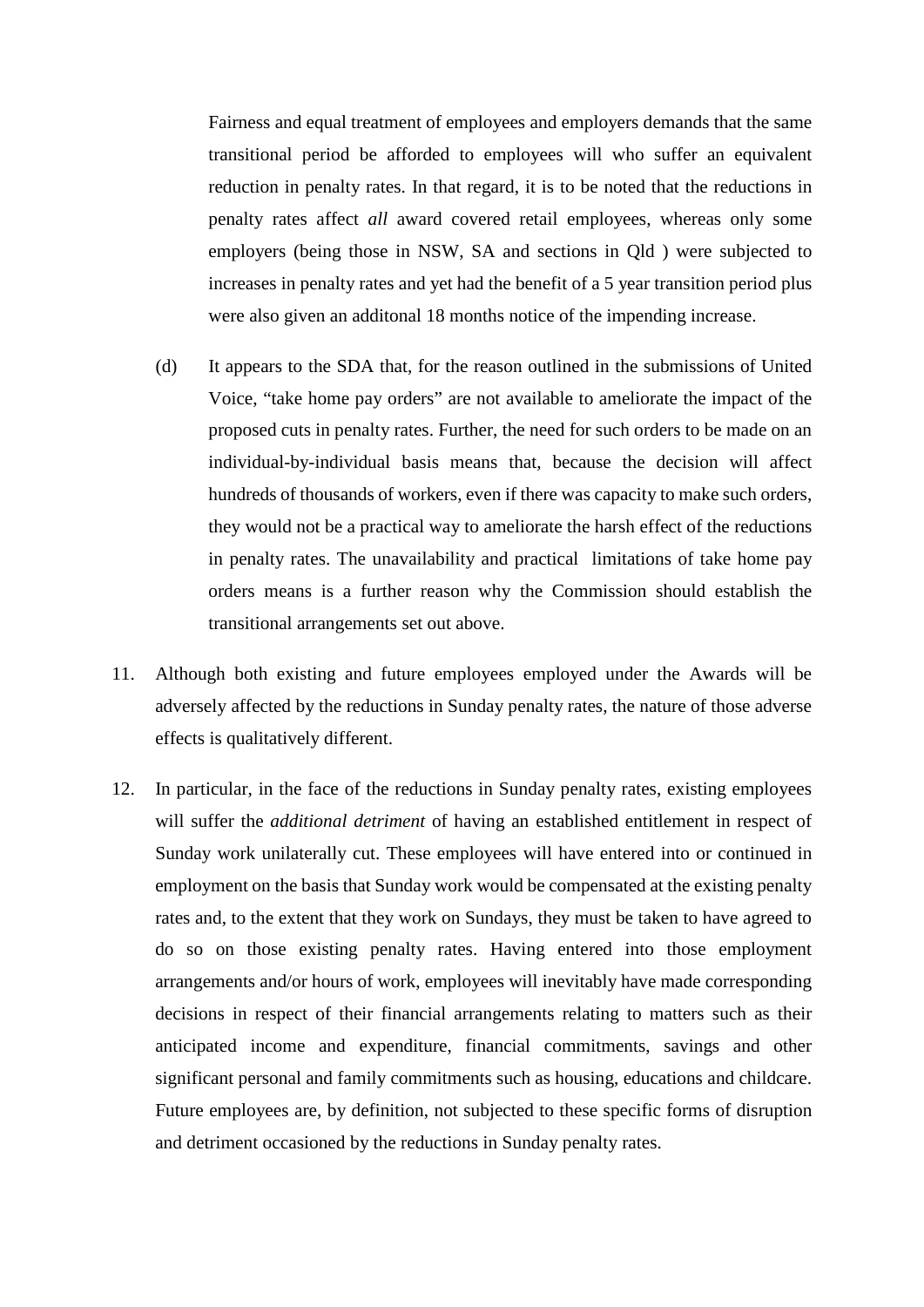13. Suitable and adapted transitional arrangements in respect of the reductions in Sunday penalty rates must recognise the above additional detriments to which existing employees will be subject over and beyond future employees. The SDA submits that this is appropriately achieved by the establishment of different transitional arrangements for these two classes of employees as outlined below.

#### Existing Employees

- 14. The determinations issued by the Commission should include terms which make the following provision:
	- (a) Following proper and full determination in proceedings of the annual wage review employers must continue to pay employees the rate of pay prescribed by the relevant Award as at that time for Sunday work ("the **preserved rate**") until such time that the rate of pay for Sunday work under the Award equals or exceeds the preserved rate.
	- (b) Employers will not dismiss, injure in their employment or alter to their prejudice the position of any employee entitled to be paid the preserved rate (including by a reduction in shifts or changes in rosters) by reason of, or for reasons which include, that entitlement.
- 15. The Commission has indicated its provisional view that it does not favour any general "red circling" preserving the current Sunday penalty rates for all existing employees because such a term would have the consequence that different employees of the one employer may be employed on different terms and conditions, thereby adding to the regulatory burden on business (being a relevant consideration under s  $134(1)(f)$ ).<sup>8</sup>
- 16. This concern may be acknowledged. However, the Commission's task is to balance the various consideration in s 134(1) and ensure that modern awards together with the NES

 $8 \qquad [2040]$ (ii)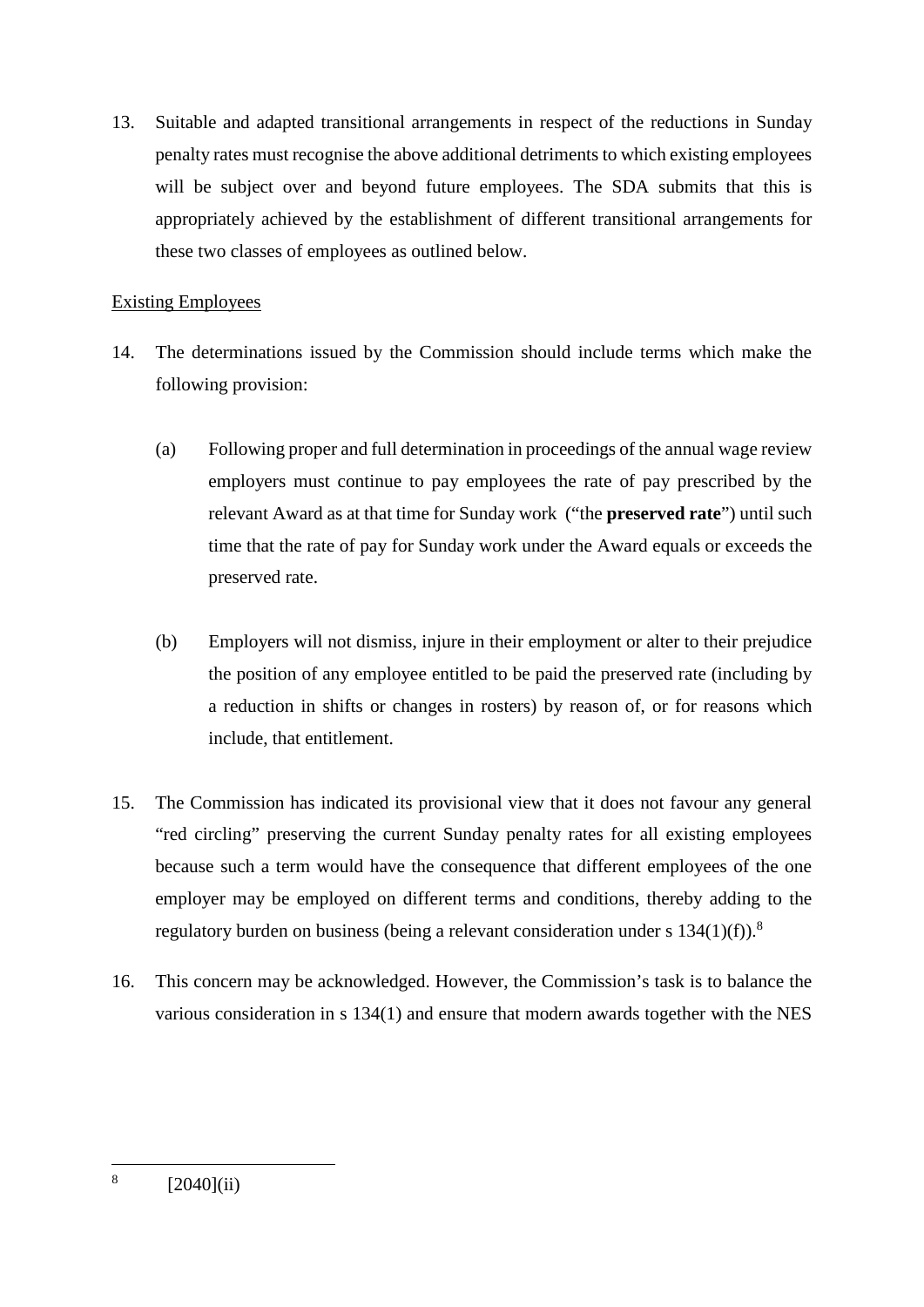provide a fair and minimum safety net of terms and conditions of employment.<sup>9</sup> No particular weight should be attached to one consideration over another.<sup>10</sup>

- 17. Here, although the Commission stated that "*the 'needs of the low paid' [s 134(1)(a)] is a consideration which weighs against a reduction in Sunday penalty rates,*"11 it concluded that the needs of the low paid was:
	- (a) best addressed by the setting and adjustment of modern award minimum rates of pay; and
	- (b) "*particularly relevant*" to the consideration of transitional arrangements associated with any such reductions.<sup>12</sup>
- 18. Having so found, the SDA submits that it is incumbent on the Commission to give substantial weight to s 134(1)(a) when considering appropriate transitional arrangements. This can be achieved by establishing the above transitional arrangements for existing employees.

#### Future employees

- 19. The Commission has expressed the provisional view that the reductions in Sunday penalty rates be phased in over a period of between 2 and less than 5 annual instalments.13
- 20. The SDA submits that the reductions in penalty rates:
	- (a) in the GRIA and PIA be phased in over 6 annual instalments (being a period of 5 years) commencing on 1 July 2019; and
	- (b) in the FFIA be phased in over 3 annual instalments commencing on 1 July 2019.

The proposed transitional arrangements in respect of each of the Awards are set out below.

 <sup>9</sup> *Four Yearly Review of Modern Awards – Annual Leave* [2015] FWCFC 3406 at [20].

 $\begin{array}{cc} 10 & \text{Ibid [19].} \\ 11 & \text{I12591 I1} \end{array}$ 

 $\frac{11}{12}$  [1358], [1660], [1829].

 $\frac{12}{13}$  [1359], [1661], [1830].

 $[2040]$ (iv).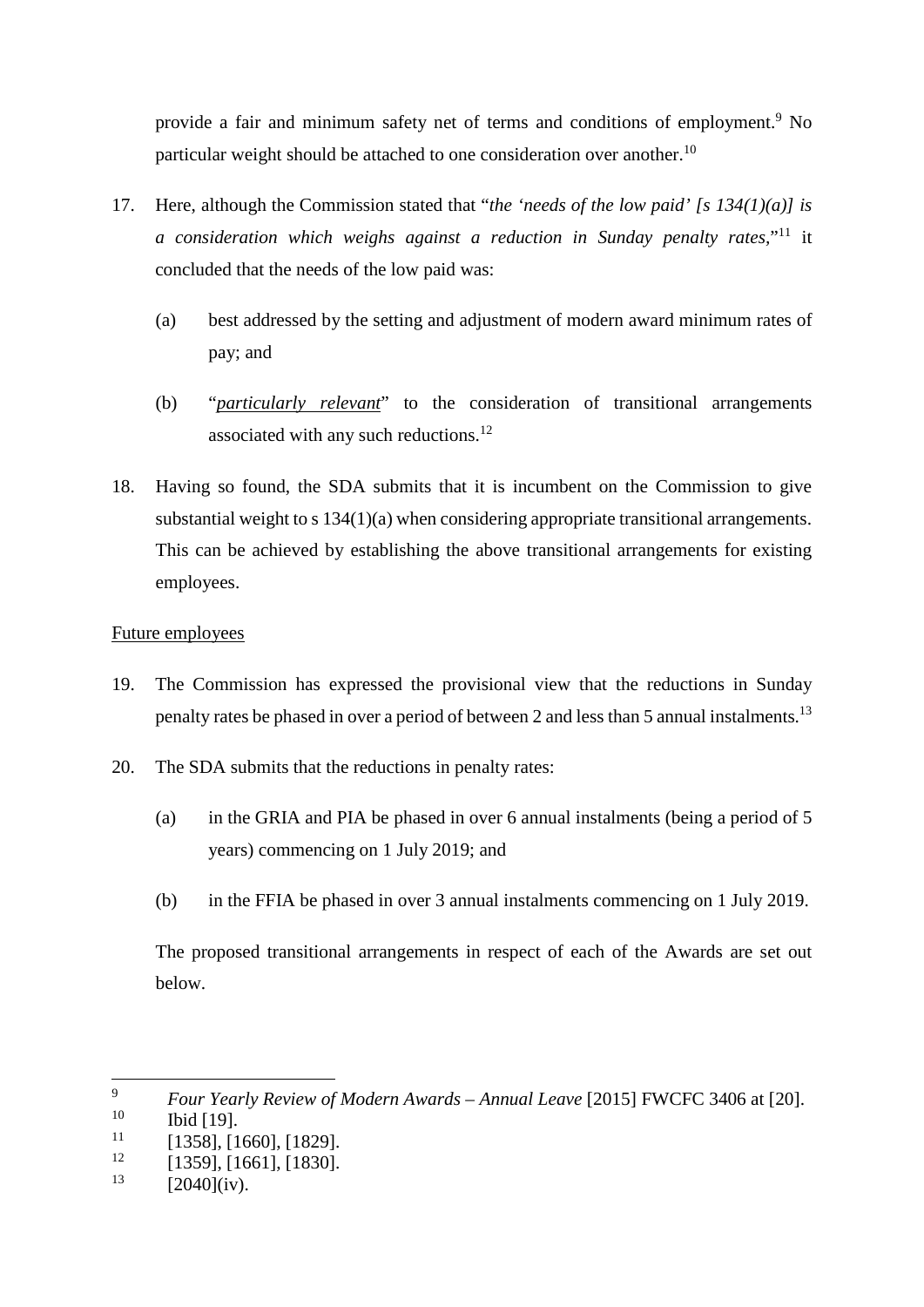#### *The GRIA and the PIA*

| Date        | Sunday loading<br>Permanent |                          | <b>Sunday Loading Casual</b> |
|-------------|-----------------------------|--------------------------|------------------------------|
| 1 July 2019 | 92%                         |                          | 100%                         |
| 1 July 2020 | 84%                         | $\overline{\phantom{a}}$ | 95%                          |
| 1 July 2021 | 76%                         | $\blacksquare$           | 90%                          |
| 1 July 2022 | 68%                         | $\blacksquare$           | 85%                          |
| 1 July 2023 | 59%                         | $\blacksquare$           | 80%                          |
| 1 July 2024 | 50%                         |                          | 75%                          |

#### *The FFIA*

| Date        | Sunday loading                  | <b>Sunday Loading Casual</b>    |  |  |
|-------------|---------------------------------|---------------------------------|--|--|
|             | Permanent                       |                                 |  |  |
| 1 July 2019 | 42%<br>$\overline{\phantom{0}}$ | 67%<br>$\overline{\phantom{0}}$ |  |  |
| 1 July 2020 | 34%<br>$\overline{\phantom{0}}$ | 59%<br>-                        |  |  |
| 1 July 2021 | 25%<br>$\overline{\phantom{0}}$ | 50%<br>$\overline{\phantom{0}}$ |  |  |

#### **Transitional Arrangements – Public Holiday Rates**

- 21. By the decision, the Commission has foreshadowed reducing public holiday penalty rates in each of the Awards from 250% to 225% for permanent employees and from 275% to 250% for casual employees.
- 22. The Commission stated that these reductions are intended to commence on 1 July 2017 and that no transitional arrangement is necessary for these reductions in the public holiday rate.<sup>14</sup>
- 23. The SDA disagrees with this finding and reserves its rights in that regard. The reductions in public holiday rates of pay will have a similar adverse effect as the reductions in Sunday penalty rates and should be phased over an identical period (and subject to the same preservation arrangements). Public holiday loadings provide additional income to

 $^{14}$  [2025].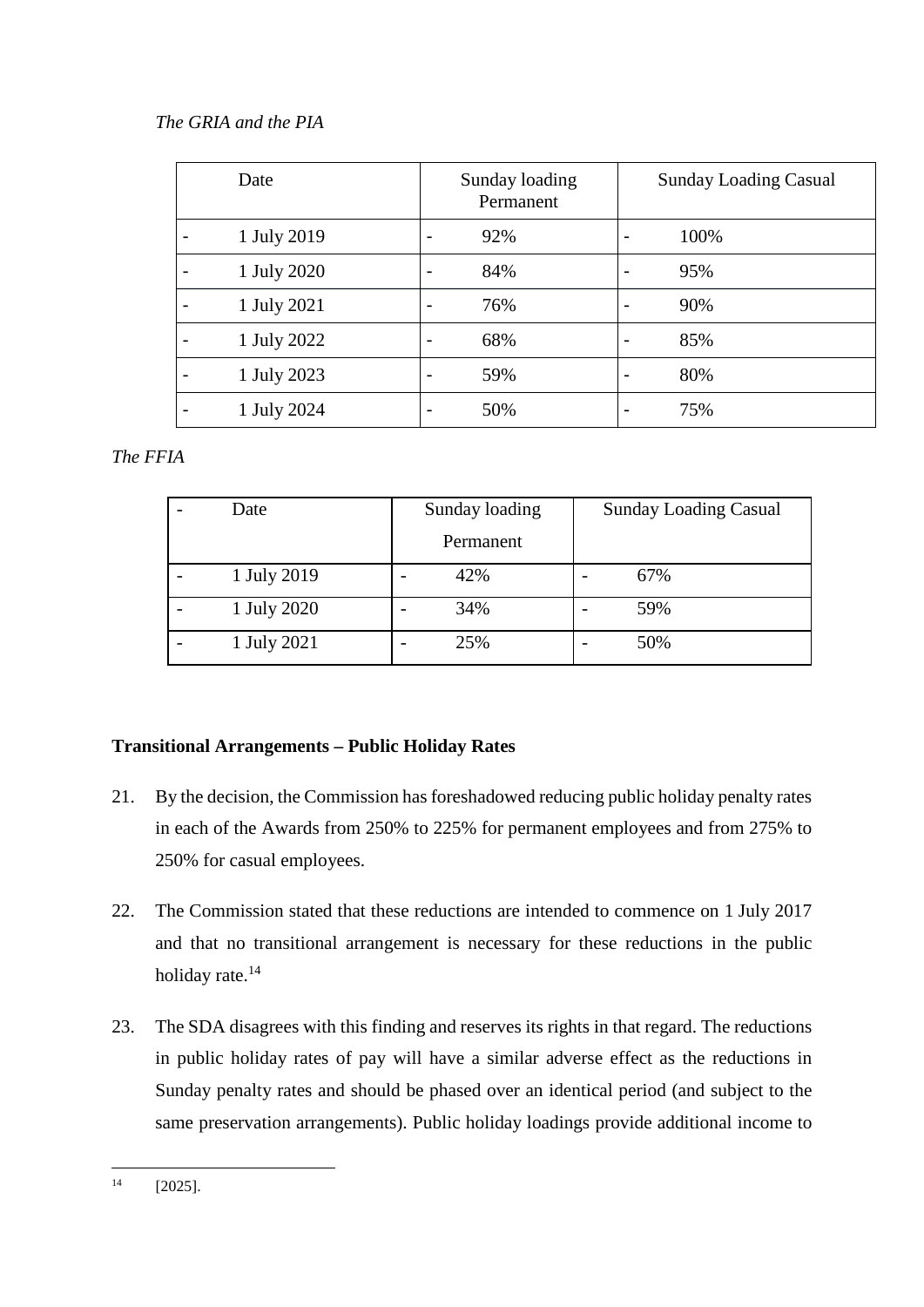low paid workers, for example, at times of the year when they are under some financial stress such as the Christmas/New Year period and may rely on this additional income in their financial planning.

24. For the above reasons, the SDA proposes the transitional and preservation arrangements set out below.

#### Existing employees

- 25. The determinations issued by the Commission should include terms which make the following provision:
	- (a) Following proper and full determination in proceedings of the annual wage review employers must continue to pay employees the rate of pay prescribed by the relevant Award as at that time for Public Holiday work ("the **preserved rate**") until such time that the rate of pay for Public Holiday work under the Award equals or exceeds the preserved rate.
	- (b) Employers will not dismiss, injure in their employment or alter to their prejudice the position of any employee entitled to be paid the preserved rate (including by a reduction in shifts or changes in rosters) by reason of, or for reasons which include, that entitlement.

#### Future employees

26. In respect of the GRIA and the PIA:

| Date        | <b>Public Holiday Loading</b> | <b>Public Holiday Loading</b> |
|-------------|-------------------------------|-------------------------------|
|             | Permanent                     | Casual                        |
| 1 July 2019 | 142%<br>-                     | 167%<br>$\,$                  |
| 1 July 2020 | 134%<br>-                     | 159%<br>-                     |
| 1 July 2021 | 125%<br>-                     | 150%<br>-                     |

#### 27. In respect of the FFIA:

| Date        |   | <b>Public Holiday Loading</b> |   | <b>Public Holiday Loading</b> |
|-------------|---|-------------------------------|---|-------------------------------|
|             |   | Permanent                     |   | Casual                        |
| 1 July 2019 |   | 142%                          |   | 167%                          |
| 1 July 2020 | - | 134%                          | - | 159%                          |
| 1 July 2021 | - | 125%                          | - | 150%                          |